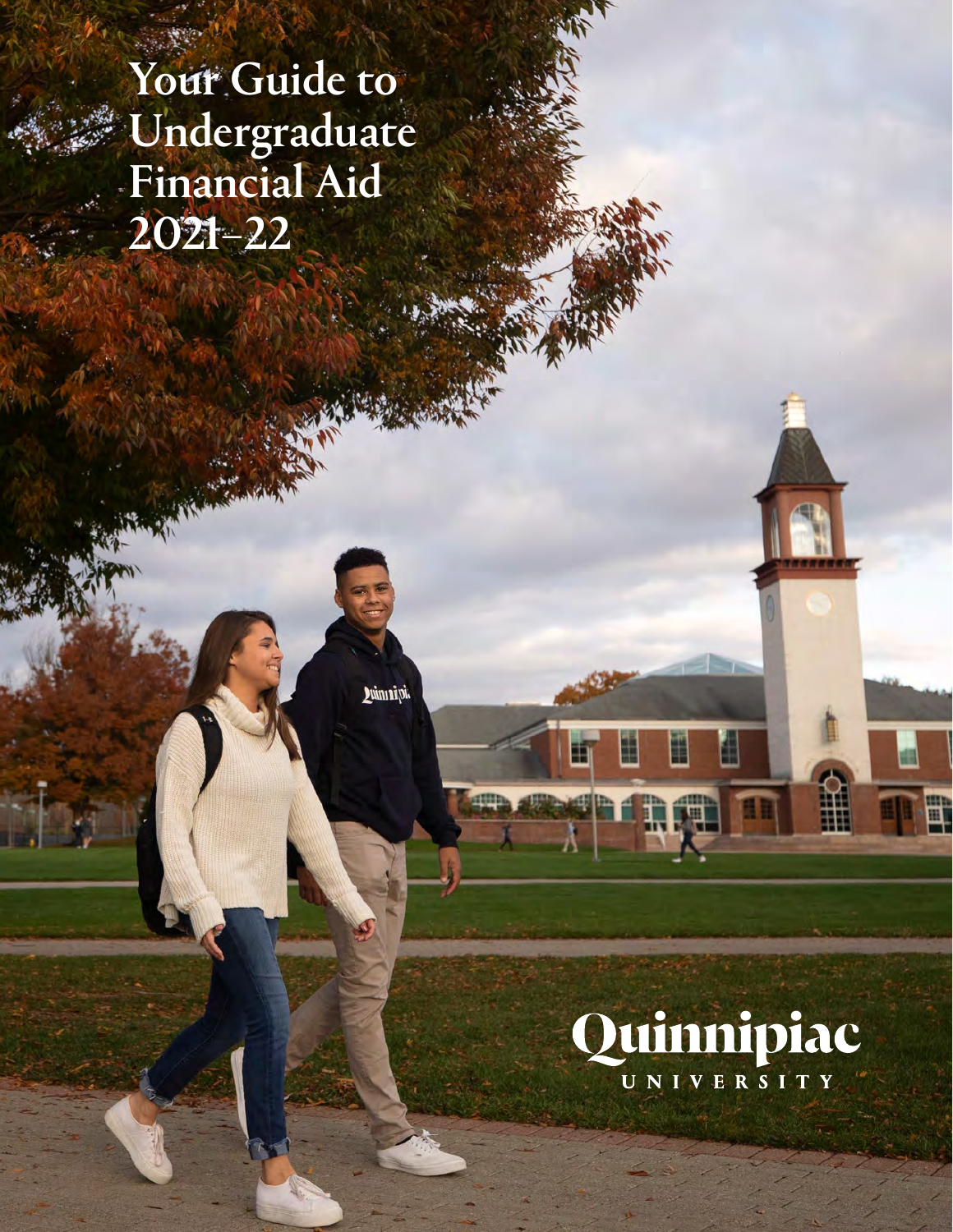

# Apply for Financial Aid in Four Easy Steps

**1. FAFSA** 

Complete the Free Application for Federal Student Aid (FAFSA) after October 1.

# **2. Financial Aid Offer**

Review your offer online and submit it electronically to the financial aid office.

# **3. Federal Direct Loan**

New borrowers must complete an entrance interview and master promissory note.

# **4. Balance Due**

Students and parents can apply for a PLUS loan, alternative loan or payment plan.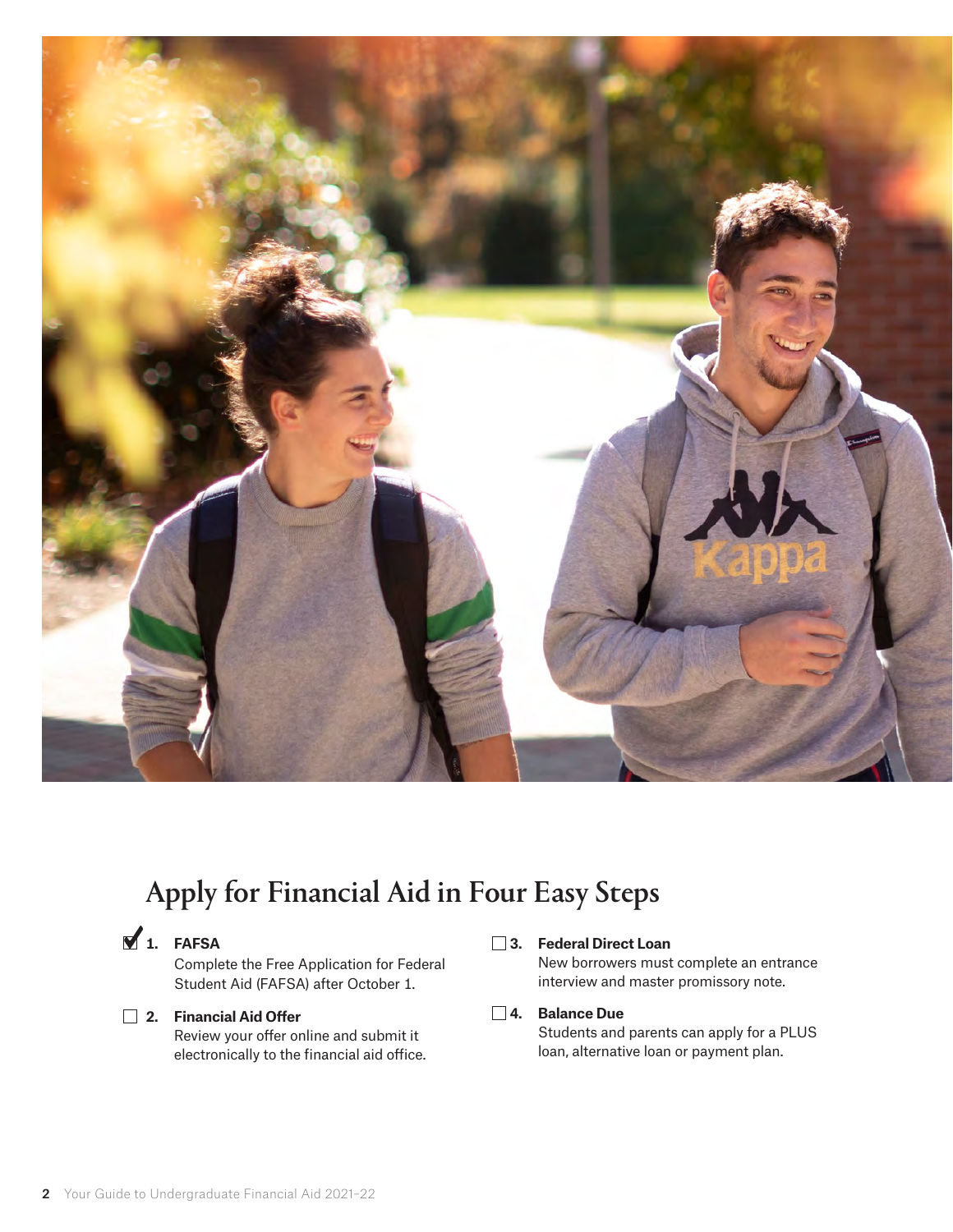

# Contents

- [Your Financial Aid Offer](#page-4-0)
- [How Eligibility Is Determined](#page-5-0)
- [Quinnipiac Financial Aid Policies](#page-6-0)
- [Verification](#page-7-0)
- [Outside Aid](#page-7-0)
- [Types of Financial Aid](#page-8-0)
	- *[Grants](#page-8-0)*
	- *[Scholarships](#page-8-0)*
	- *[Loans](#page-9-0)*
	- *[Work-Study](#page-10-0)*
	- *[Payment Plan](#page-10-0)*
- [How Much Will I Need to Pay?](#page-10-0)
- [Satisfactory Academic Progress](#page-11-0)
- [Special Circumstances](#page-11-0)
- [Family Educational Rights and Privacy Act](#page-11-0)
- [Deadlines and Fund Availability](#page-11-0)
- [Help Is Available](#page-12-0)
- [Frequently Asked Questions](#page-13-0)
- [Useful Websites](#page-14-0)
- [Plus Loan Worksheet](#page-14-0)
- [Financial Aid Staff](#page-15-0)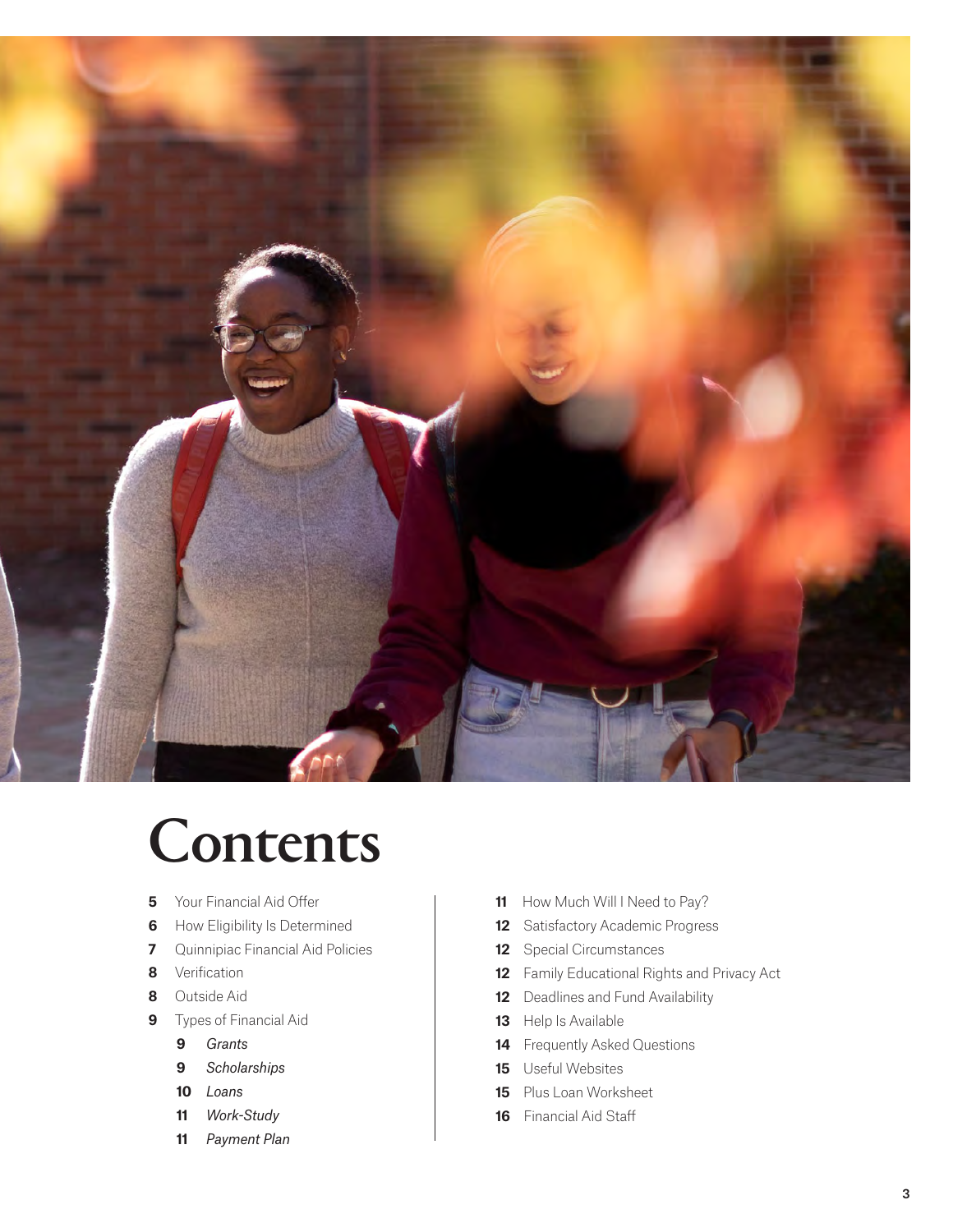# Dear Students and Parents

Welcome to Quinnipiac University! The Office of Undergraduate Financial Aid is pleased to provide this comprehensive booklet designed to help you understand the financial aid process. We know the process can seem overwhelming and hope this step-by-step guide will answer your questions and serve as a useful reference throughout the year.

It's important to note that you must re-apply for financial aid each year if you'd like assistance with college expenses. Remember that you need to file your Free Application for Federal Student Aid (FAFSA) before the March 1 deadline (incoming students) or the April 1 deadline (returning students) to receive all the financial aid for which you are eligible.

We would like to emphasize the importance of thoroughly reading all correspondence you receive from our office. We have an extensive communication process to keep you abreast of what's happening with your financial aid. Most often, we will communicate with the student via Quinnipiac email or through the "Self-Service" module at Quinnipiac University. Every Quinnipiac student has an email address, and we strongly urge you to check your email inbox on a regular basis. This will ensure that you don't miss any important financial aid-related information coming from this office or news about issues concerning your financial aid.

Financing a Quinnipiac education is probably one of the most important investments you'll ever make, and our office is available to assist you throughout the process. If you have questions or concerns, please do not hesitate to contact us. We look forward to working with you and your family to help realize your educational goals.

Sincerely,

The Office of Undergraduate Financial Aid

Quinnipiac University Office of Undergraduate Financial Aid 275 Mount Carmel Avenue Hamden, CT 06518-1908

Monday through Friday, 8 a.m.–5 p.m.

Tel: 203-582-8750 Fax: 203-582-4060

[finaid@qu.edu](mailto:finaid%40qu.edu?subject=) [qu.edu](http://qu.edu)

Quinnipiac school code FAFSA: 001402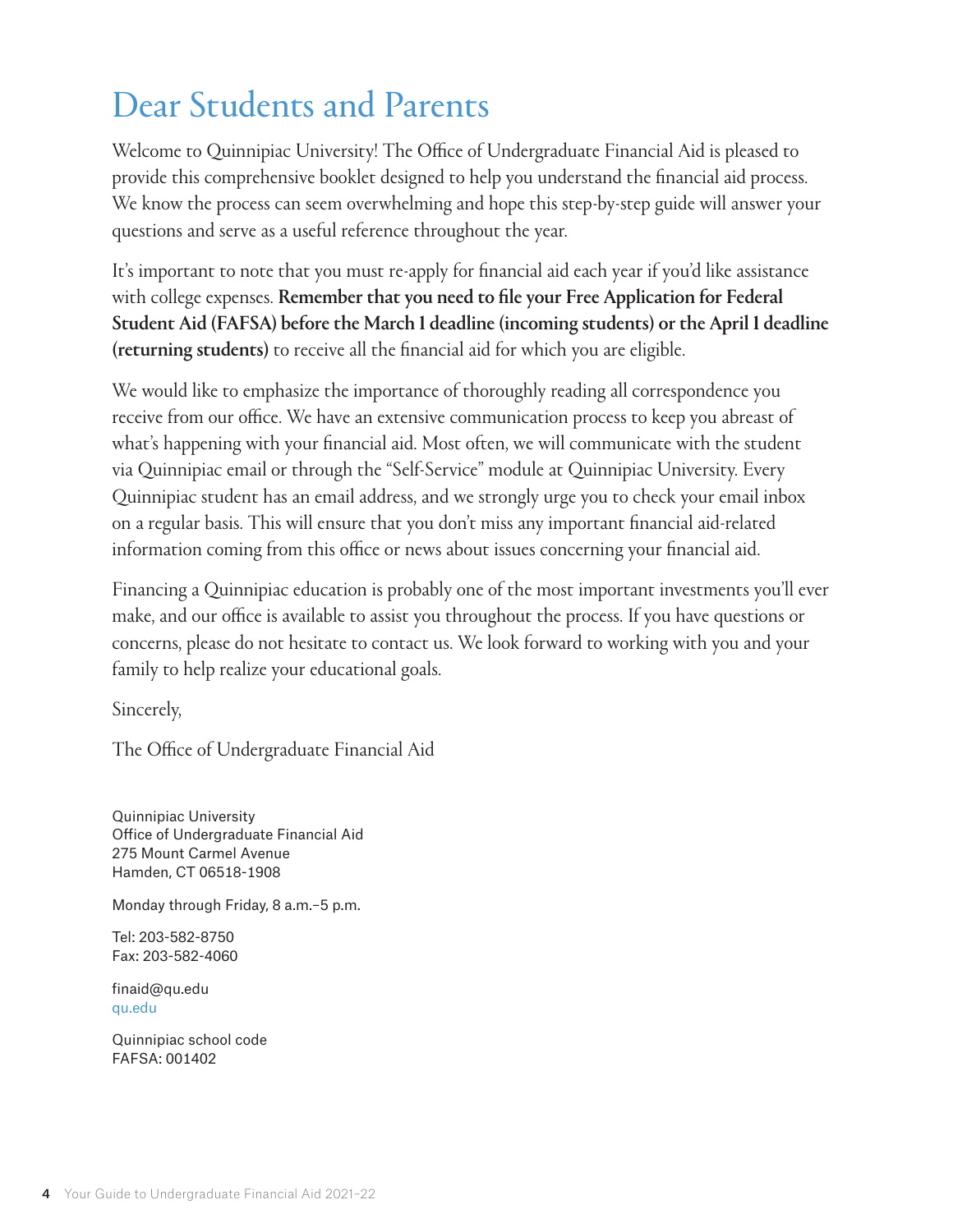# <span id="page-4-0"></span>Your Financial Aid Offer

To be considered for need-based aid, all students are required to complete the Free Application for Federal Student Aid (FAFSA). Visit [fafsa.gov](http://fafsa.gov) to apply.

Notification of Financial Aid offers are emailed to accepted students with instructions to log onto [qu.edu/finaid](http://qu.edu/finaid) and click on the "Financial Aid Self-Service Portal" link. Student notices are scheduled as follows:

- Early Decision Students Notification of Financial Aid offers are sent via email to the student in mid–December.
	- 1. Early Action 1 Students Notification of Financial Aid offers will be sent via email to the student beginning in mid-January
	- 2. Early Action 2 Students Notification of Financial Aid offers will be sent via email to the student beginning in mid-February



• Regular Decision Incoming Students Notification of Financial Aid offers are sent via email to the student beginning in mid-March.

Students and parents who wish to borrow loans are advised to borrow through the federal government's "Federal Direct Loan" programs.

The 2021–22 FAFSA will require families to file using income from two years prior, which is reported on their 2019 federal tax returns and on file with the IRS. Remember that your financial aid offer is only as accurate as the information you provide. There is a small tolerance allowed for changes in a family's expected family contribution, but large changes will result in a revised financial aid offer. Please make every effort to quickly report these changes to our office to prevent unnecessary adjustments to your offer during the academic year.

Important Note—corrections and updates to your FAFSA can result in changes to your offer.

# Changes to a Financial Aid Offer

Quinnipiac reserves the right to change, update or modify a student's offer if circumstances warrant. We make every attempt to provide the most accurate financial aid commitment to you; however, the following factors often result in a modified financial aid offer:

- Inaccurate information reported on the FAFSA
- Error in family size or the number of children attending college
- Corrections/updates due to verification of information
- Change in housing status (i.e., on-campus to living at home with parents)
- Change in enrollment status (i.e., full time to part time)
- Change in major, satisfactory academic progress deficiencies, or scholarship ineligibility
- Large amounts of outside aid received (i.e., Tuition Exchange benefits, outside scholarships)
- Aid offered/received after initial offer (scholarships, state grants, athletic aid, etc.)

This list is not meant to be all-inclusive, but rather to highlight some common items that might result in a revised financial aid offer.

The Office of Undergraduate Financial Aid reserves the right to switch, change or modify the names/amounts of grants and scholarships during the course of the year, resulting in a zero-sum change. These modifications are often necessary as federal, state or institutional fund balances become exhausted, available or reduced.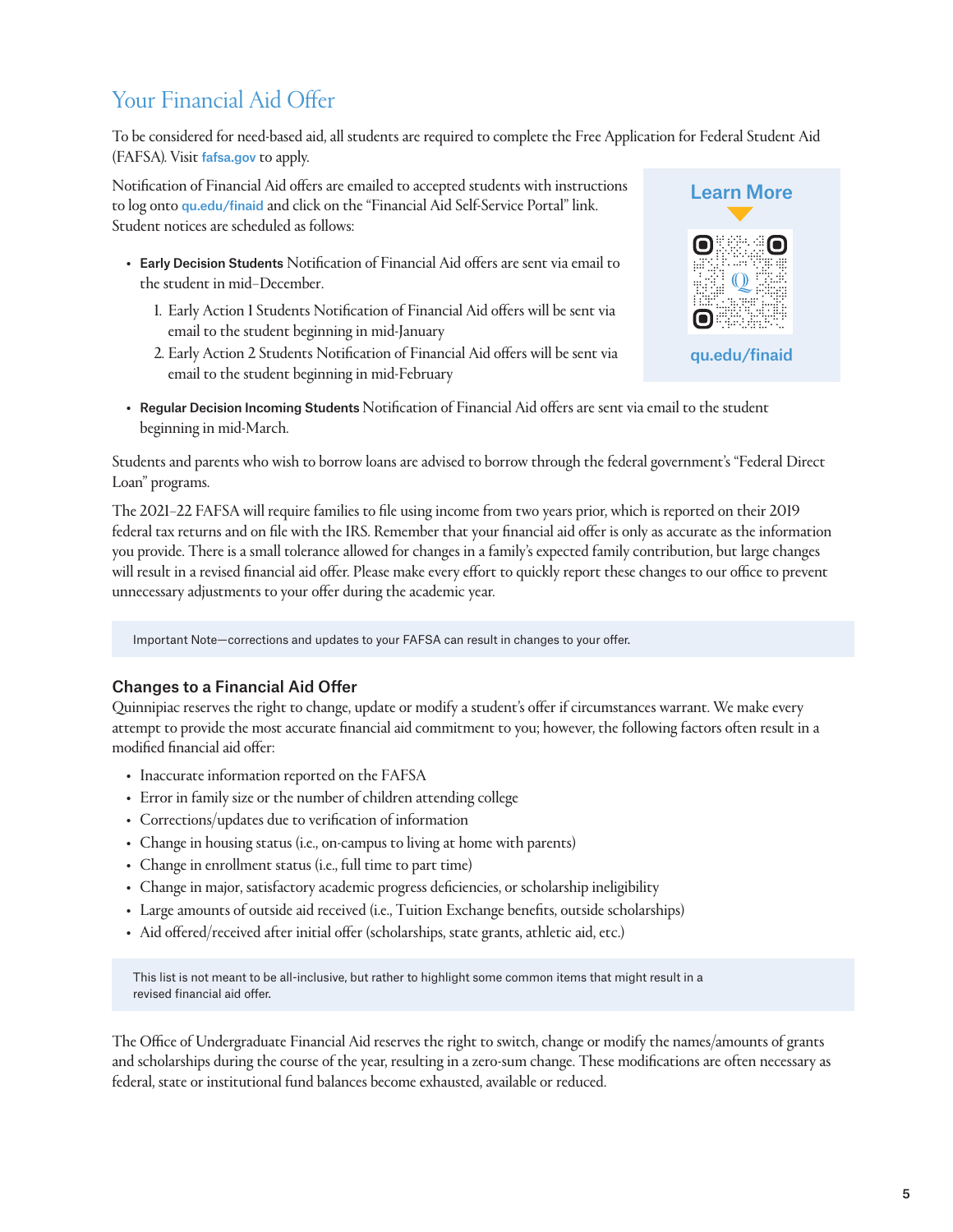# <span id="page-5-0"></span>How Eligibility Is Determined

# Cost of Attendance (COA)

A student's need-based financial aid eligibility is determined by the overall costs of attendance and the family's EFC (expected family contribution), as calculated by the FAFSA. In determining your financial aid offer, the first thing we do is calculate your cost of attendance for the academic period for which you are applying for aid. An academic period is based on a student's typical enrollment of nine months. COA components fall into two categories:

- Direct costs. These are charges for tuition, fees, room and board that you pay directly to the university.
- Indirect costs. These are estimated charges you are likely to incur that are not paid directly to the university such as books, transportation and personal expenses.

The total of the direct and indirect costs is referred to as your "cost of attendance." The cost of attendance is an estimation of the personal and educational costs you may incur for the academic year. It does not include costs outside this period.

The following chart illustrates basic cost of attendance categories used to determine financial aid eligibility for most undergraduate students. Note that these costs are before financial aid is applied. Most students do not pay the full cost of attendance, since most receive financial assistance, including merit scholarships.

#### Cost of Attendance 2021–22, Direct Costs

|                           | <b>First-Year</b><br><b>Resident</b> | <b>First-Year Commuter</b><br>(living with parent) | <b>Student Living</b><br><b>Off Campus</b> |
|---------------------------|--------------------------------------|----------------------------------------------------|--------------------------------------------|
| Tuition                   | \$48,680                             | \$48,680                                           | \$48,680                                   |
| <b>Student Fees</b>       | 1.840                                | 1.840                                              | 1,840                                      |
| <b>Technology Fees</b>    | 750                                  | 750                                                | 750                                        |
| Room & Board              | 15,690                               | 430                                                | 15,690                                     |
| <b>Total Direct Costs</b> | \$66,960                             | \$51,700                                           | \$66,960                                   |

# Cost of Attendance 2021–22, Indirect Costs

|                                 | <b>First-Year</b><br><b>Resident</b> | <b>First-Year Commuter</b><br>(living with parent) | <b>Student Living</b><br><b>Off Campus</b> |
|---------------------------------|--------------------------------------|----------------------------------------------------|--------------------------------------------|
| Room and Board Allowance        | N/A                                  | \$1,800                                            | N/A                                        |
| Books <sup>t</sup>              | 800                                  | 800                                                | 800                                        |
| Personal <sup>t</sup>           | 1.200                                | 1,200                                              | 1,200                                      |
| Transportation <sup>†</sup>     | 800                                  | 1,300                                              | 1,300                                      |
| <b>Total Indirect Costs</b>     | \$2,800                              | \$5,100                                            | \$3,300                                    |
| <b>Total Cost of Attendance</b> | \$69,760                             | \$56,800                                           | \$70,260                                   |

† Note: Tuition, fees, room and board are considered "direct costs" and are billable by the university. Books, personal and transportation costs are usually incurred by the student and are not billable.

Tuition figures in the basic budgets reflect full-time rates (12–16 credits). Budgets listed are used for financial aid awarding purposes only. Actual costs may vary due to the actual number of credits taken, housing status and other fees and expenses. Credits taken in excess of 16 are billed by the bursar at a rate of \$1,115 per credit. Amounts listed for books, personal and transportation expenses are not part of the student's bill. All commuter students are charged/provided with \$215 in meal points at the beginning of each semester. Financial aid is only credited to the student's account following the add/drop period in each semester, provided the student's financial aid file is complete.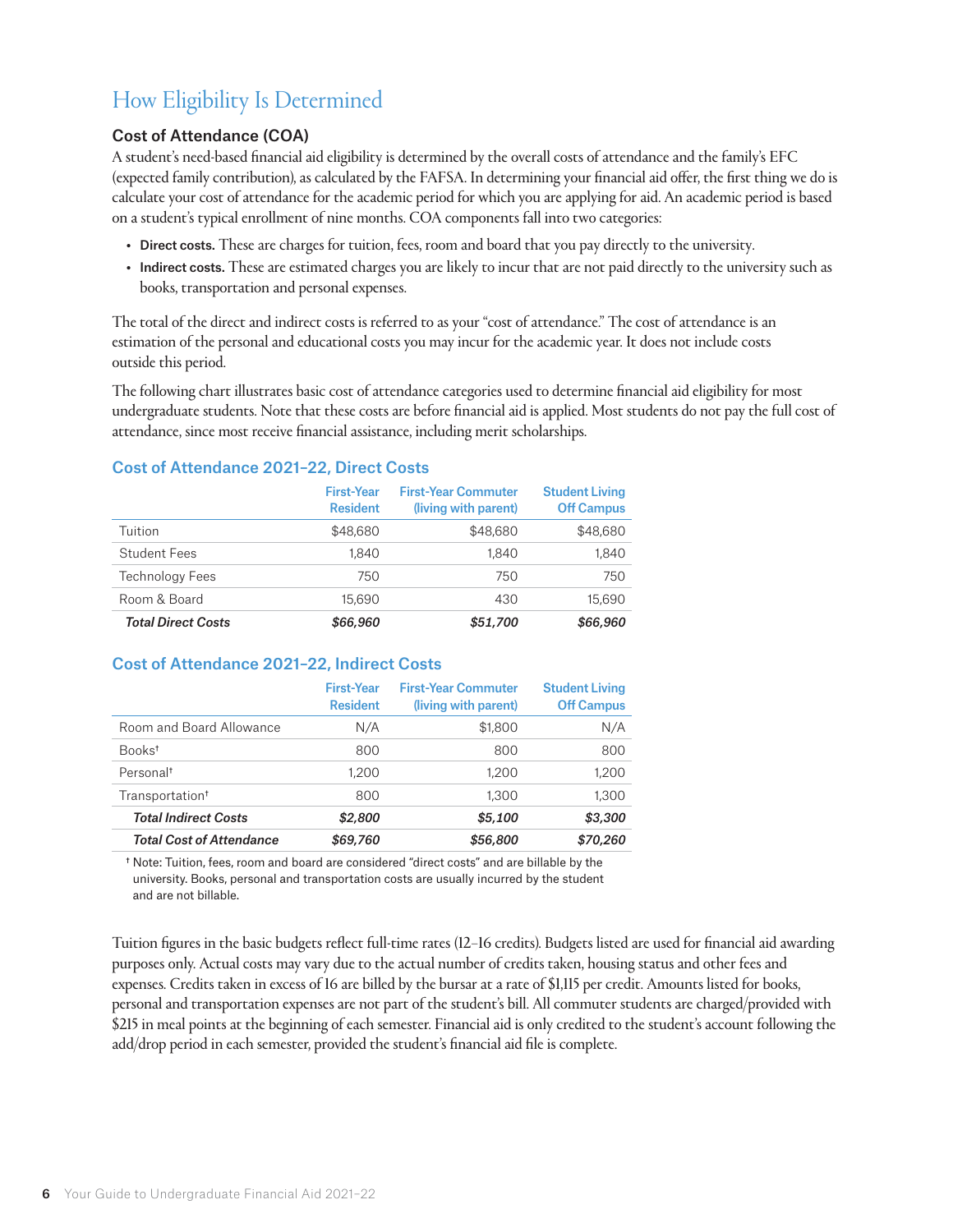<span id="page-6-0"></span>Costs are based on actual charges, weighted averages or allowances for indirect expenses for the student only. We realize that actual costs may differ based upon personal lifestyle and will vary from student to student. To remain fair and equitable to all financial aid recipients, we use a standard cost of attendance budget when determining eligibility for financial aid.

# Expected Family Contribution (EFC)

The EFC is derived from the data provided each year on your FAFSA, including income, assets, family size and number of children in college. It does not allow for consumer choices, credit card debt, mortgage expenses, etc. Your EFC is an "index," which gives the financial aid office a picture of what can be expected from your family's financial resources during the academic year. It gives us a minimum financial expectation and may be quite different from your actual out-ofpocket contribution.

# Financial Need

Quinnipiac University determines your need for financial assistance using the following formula:

#### Cost of Attendance − Expected Family Contribution = FINANCIAL NEED

Because Quinnipiac's admission policies are "need-blind," students are admitted without regard to need. Like most colleges and universities, Quinnipiac does not have enough resources to meet 100 percent of every student's need. Students and families who have unmet need or do not have the funds to meet their EFC may borrow additional funds or subscribe to a payment plan through the university to help finance their balance.

Important Note—Because we are unable to meet 100 percent of your need, you may need to borrow or pay additionally toward your educational costs.

# Quinnipiac Financial Aid Policies

Once a student's financial aid eligibility is established, we fund a percentage of a student's need with grant and scholarship aid. This percentage varies from student to student and is based on several components such as major, SAT score, GPA, financial need, etc.

Grant and scholarship dollars come from a variety of sources including the federal government, the state in which you live or from Quinnipiac institutional aid funds. To get an accurate picture of the total "gift" dollars offered for the academic year, look at the combined dollar amount on your offer notification.

The names of the grants may change from year to year as we exhaust funds from whatever sources are available.

After grant eligibility has been determined, "self-help" aid such as federal student loans and federal work-study are offered to complete your package. Of course, you have the option of accepting or declining any or all financial aid offered to you.

Quinnipiac University makes every attempt to keep your grant dollars roughly the same each year, provided your EFC and enrollment status remain relatively constant. We also will increase your self-help component based upon your grade level to assist you in paying for your education. Upward and downward swings in your EFC will cause adjustments in your package from year to year, but it is our intent to be consistent with your grant aid if all things remain relatively equal.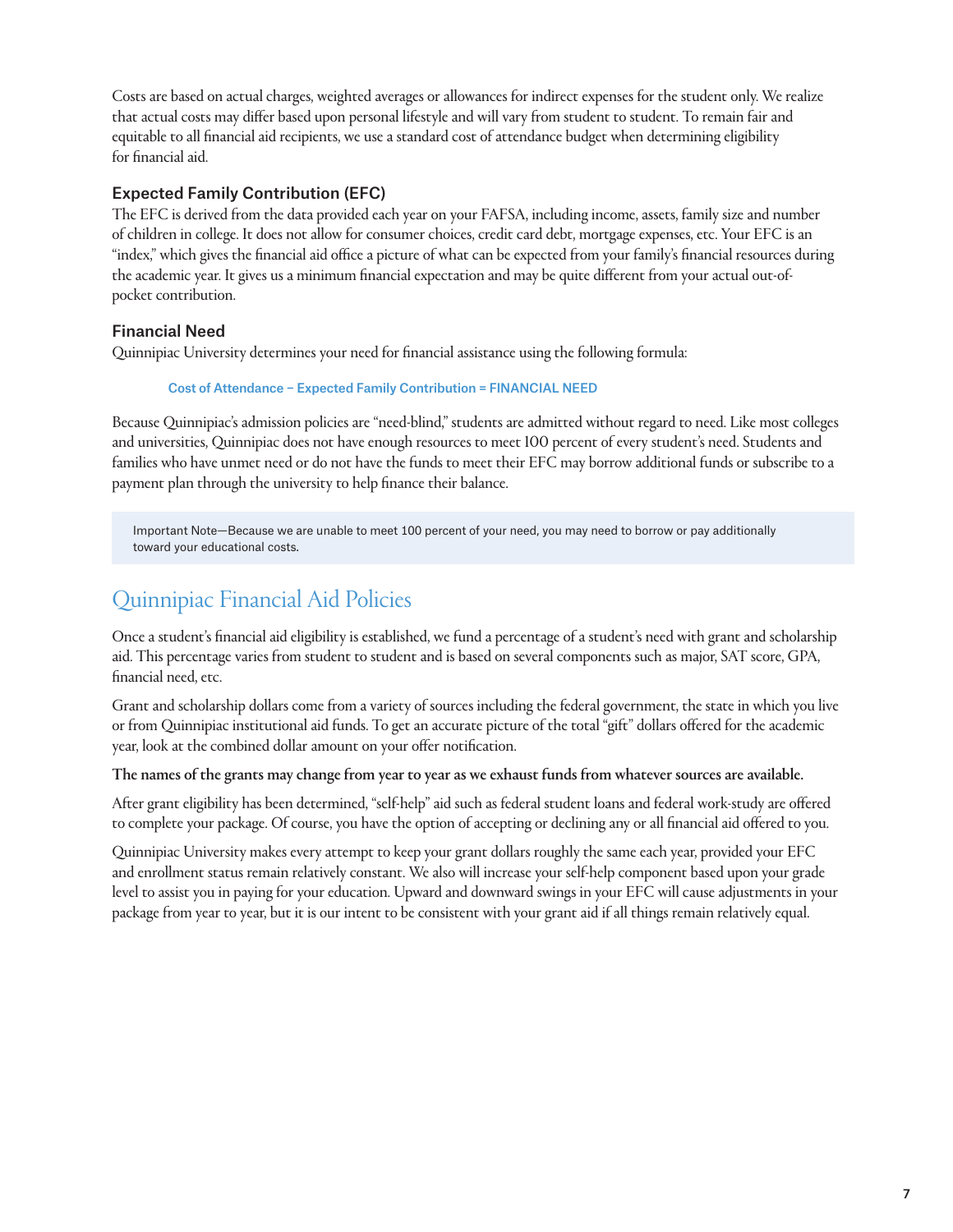#### <span id="page-7-0"></span>Common factors that cause large changes in EFCs and aid eligibility are:

- A change in the number attending college or family size
- A change in family structure (divorce, legal separation, retirement, etc.)
- Large changes in income or assets
- Errors or omissions on the FAFSA

It's important to note that the federal methodology usually assesses the parental portion of the EFC proportionally based on the number of siblings in college. For example, if a parent's portion of the EFC is \$18,000 with one in college, it will be \$9,000 with two in college and \$6,000 with three in college, etc. This proration works both ways and will change an EFC in the opposite direction as siblings graduate or withdraw from college.

Important Note—Quinnipiac University may verify the number of siblings reported in college so it is important to correct this data immediately if an error was made.

# **Verification**

Verification is the process schools use to confirm that the data reported on your FAFSA application is accurate. The financial aid office notifies students selected for verification electronically as well as by U.S. mail. In addition to the electronic and mailed notice, a list of requested documents will appear in the student's Self-Service portal. Required documents may include signed copies of federal tax returns, W-2 forms, IRS documents, federal verification worksheet or other supporting documentation.

We make every effort to ensure the accuracy of student financial aid offers and ask that families provide our office with all the requested information as soon as possible. If the verification process is not complete prior to preregistration for the spring semester and a balance exists on a student's account, the bursar's office will place a "financial hold" on the account, which prohibits a student from preregistration until the fall invoice is paid.

Note: Documentation received too late in the semester may result in a reduced financial aid offer.

When completing the FAFSA, we strongly encourage all applicants to utilize the IRS Data Retrieval Tool (DRT) to facilitate the fastest, easiest and most secure solution for meeting federal verification requirements.

# Outside Aid

We encourage you to be resourceful and seek outside assistance. While our office usually provides students with the bulk of financial assistance, additional aid also can be obtained from outside agencies. Families often inquire about the effect that outside aid will have on their financial aid package. Very simply stated, we make every effort to fit outside aid into your financial aid package. Outside funds are coordinated with the original aid package to:

- fill any gaps in unmet need
- replace work-study
- replace loans
- replace need-based grant as required by federal, state or institutional regulations

On rare occasions, if a student brings in a large outside resource, such as Tuition Exchange, we may have to remove needbased grants or scholarships from the package. This occurs because federal, state or institutional regulations require that a student have "remaining need" to receive these funds. We also can increase a student's cost of attendance to make room for outside aid by adding in lab fees, course overloads, mandatory purchases such as the cost of a laptop computer for a first-year student, housing differentials, etc.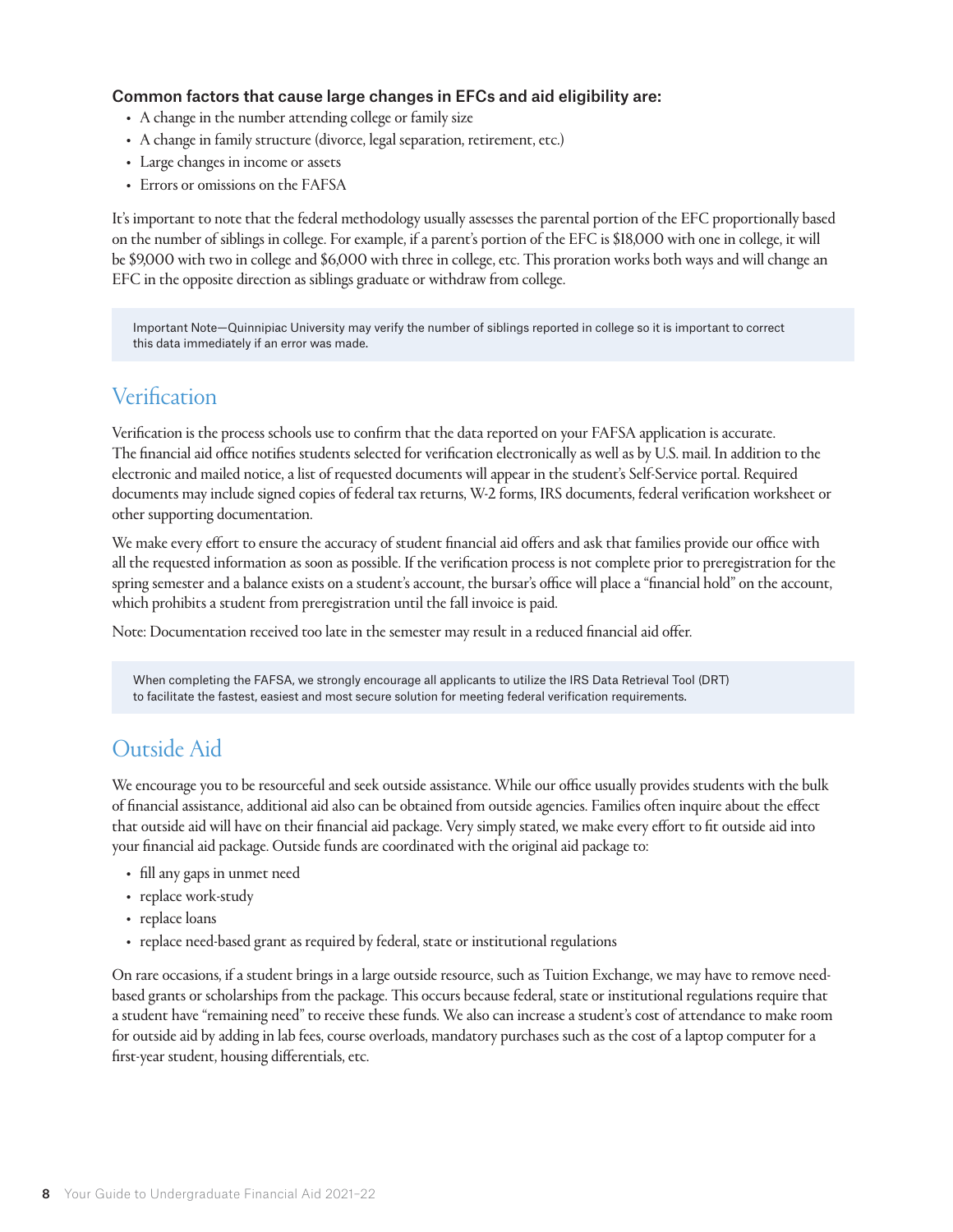# <span id="page-8-0"></span>Types of Financial Aid

A variety of financial aid funds may appear on your financial aid offer. Listed below are many of the common funds.

# **Grants**

Grants are need-based and considered "gift aid." Repayment is not required. If your EFC changes significantly, your eligibility for need-based grants may be reduced or eliminated.

- Pell Grants are from the federal government for students with the highest level of financial need. Amounts are determined by Congress annually. Additional information is available at [studentaid.gov](http://studentaid.gov) for the year. Pell Grant awards are based upon your EFC, cost of attendance and enrollment status.
- Federal Supplemental Educational Opportunity Grants are from the federal government, and Quinnipiac offers students up to \$2,000 per year. Students MUST have demonstrated need and be Pell-eligible to qualify. These funds are limited and are not awarded to all students who may be eligible in some cases.
- Roberta B. Willis Scholarship/Grant is from the state of Connecticut and is awarded to Connecticut residents with EFCs less than 200% of the maximum Pell-eligible EFC who graduated from a Connecticut high school.
- Quinnipiac Grants are institutional grants offered to full-time students with demonstrated need. These funds are offered after federal and state grant eligibility is determined.

Important Note—Quinnipiac offers grant aid as a percentage of need. If you are from a state that does not have a grant program, you will receive the same amount of total grant dollars, regardless.

# **Scholarships**

Scholarships are a form of gift aid based on merit or ability. Repayment is not required.

- Trustee, Dean's and Academic Scholarships are offered to incoming students by the Office of Admissions and are renewable each year provided the recipient maintains the minimum required cumulative GPA (usually 2.8–3.0) and full-time status.
- Quinnipiac Transfer Scholarships are offered to selected transfer students through the Office of Admissions and are renewable each year provided the recipient maintains a minimum 3.0 cumulative GPA and full-time status.

Important Note—All academic scholarships are offered without regard to need, and are not available to sophomores, juniors and seniors who did not receive this offer as incoming students, regardless of their GPAs. They are offered for tuition only and are not applicable toward other costs.

Most academic scholarships are limited to four years of undergraduate study or the completion of a bachelor's degree, whichever comes first. Information about renewability requirements will be provided to scholarship recipients. The amount of the scholarship remains the same each year, provided eligibility requirements are met.

Go to [qu.edu/scholarships](http://qu.edu/scholarships) for complete details on eligibility and renewal of academic scholarships.

- Athletic Scholarships are available for qualifying athletes as determined by their coach, athletic director and NCAA bylaws. Athletes should discuss their eligibility with their respective coaches.
- Quinnipiac Multiple Sibling Awards are available to full-time, undergraduate or graduate siblings concurrently in attendance at Quinnipiac. Each sibling is eligible to receive an additional \$2,000 award per year, in addition to their regular financial aid offer. This award is applicable toward tuition and is renewable each year in which siblings are concurrently in full-time attendance.
- Annual and Endowed Scholarships Thanks to the generosity of friends of Quinnipiac, a variety of scholarships are available to students who meet certain criteria. In many cases, these awards replace Quinnipiac grant funds, rather than adding on to the total grant funds.

It also is important to note that by accepting an annual or endowed scholarship, basic demographic and academic information may be released to the donor and/or selection committee.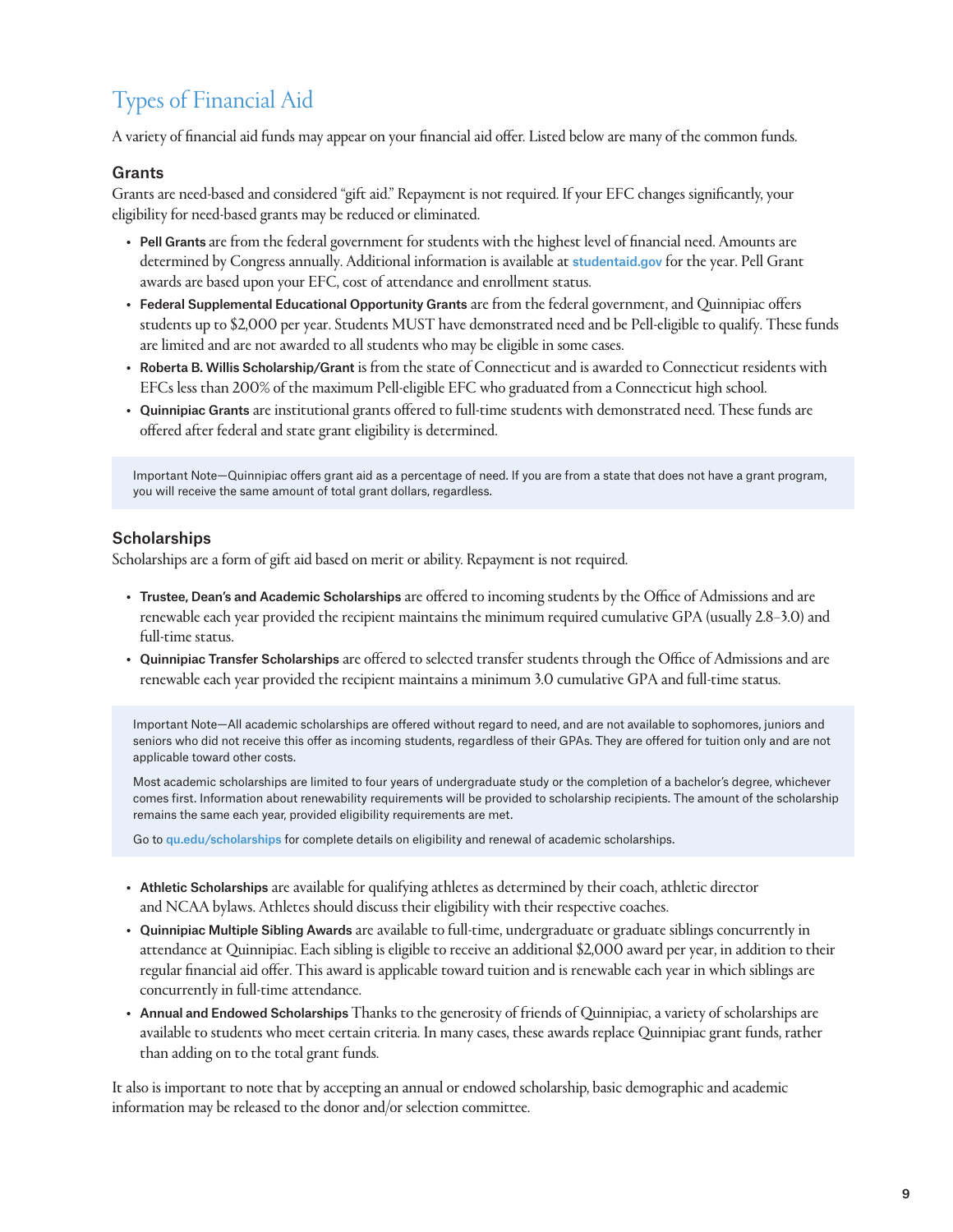#### <span id="page-9-0"></span>Loans

Federal Direct Loans are available for students and parents with low, fixed interest rates. To be considered for federal loans, students must file a FAFSA and meet all other eligibility criteria. Interest rates and loan fees are set annually and are fixed for the life of the loan. For up-to-date interest and fee information, consult [studentaid.gov](http://studentaid.gov)

- Federal Direct Subsidized Loans are available to students who have demonstrated financial need. Payments begin six months after a student ceases to be enrolled at least half time. Loan amounts are based on class level as determined by the registrar. The federal government pays the interest on these loans while the student is enrolled at least half time and for six months thereafter.
- Federal Direct Unsubsidized Loans are available to students who have no demonstrated need or as a supplement to the subsidized loan. Minimum payments begin six months after a student ceases to be enrolled at least half time. Unsubsidized loans begin to accrue interest from the time the loan is disbursed. Students have the option of deferring this interest or making "interest only" payments while in school. Loan amounts are based on class level as determined by the registrar. Independent students and students whose parents have been denied a Federal PLUS Loan are eligible for additional unsubsidized loans.

|            | <b>Dependent students</b><br>Subsidized/Unsubsidized | <b>Independent students/Dependent</b><br>students whose parents are denied a<br><b>PLUS (Unsubsidized)</b> |
|------------|------------------------------------------------------|------------------------------------------------------------------------------------------------------------|
| First-year | \$3,500/2,000                                        | \$4,000                                                                                                    |
| Sophomore  | \$4,500/2,000                                        | \$4,000                                                                                                    |
| Junior     | \$5,500/2,000                                        | \$5,000                                                                                                    |
| Senior     | \$5,500/2,000                                        | \$5,000                                                                                                    |

# Federal Direct Loan Annual Limits

#### **Important notice for Direct Loan borrowers:**

Entrance Counseling: All first-time Direct Loan borrowers must complete online entrance counseling before their funds can be processed. Go to [studentaid.gov](http://studentaid.gov) to complete this requirement. Please be sure to use your student FSA ID and not the Parent FSA ID to complete both steps.

Master Promissory Note (MPN): All Direct Loan borrowers must complete a Master Promissory Note on the government website [studentaid.gov](http://studentaid.gov) to complete the online process. Student and parent borrowers will be required to complete the "Informed Borrowing Confirmation" as a part of this process.

- Federal Direct PLUS Loans are available to credit-worthy parents of dependent students and can be awarded up to the cost of education less any financial aid received. Payment on this loan begins within 60 days after the loan is fully disbursed or payments can be deferred up to six months after the student ceases to be enrolled at least half time. Go to [studentaid.gov](http://studentaid.gov) to apply online. To calculate how much to borrow, please see the worksheet on page 15.
- Private Loans are available as a borrowing option to students or parents. Although some private loans do not require a FAFSA, borrowers are strongly encouraged to complete a FAFSA to apply for federal loans, which often come with lower interest rates and more favorable repayment options. Private loans are not federally insured and usually require a creditworthy co-signer. Go to [elmselect.com](http://elmselect.com) for information on private loan borrowing. Note that you may borrow from any lender you choose and are not required to select a lender on our list.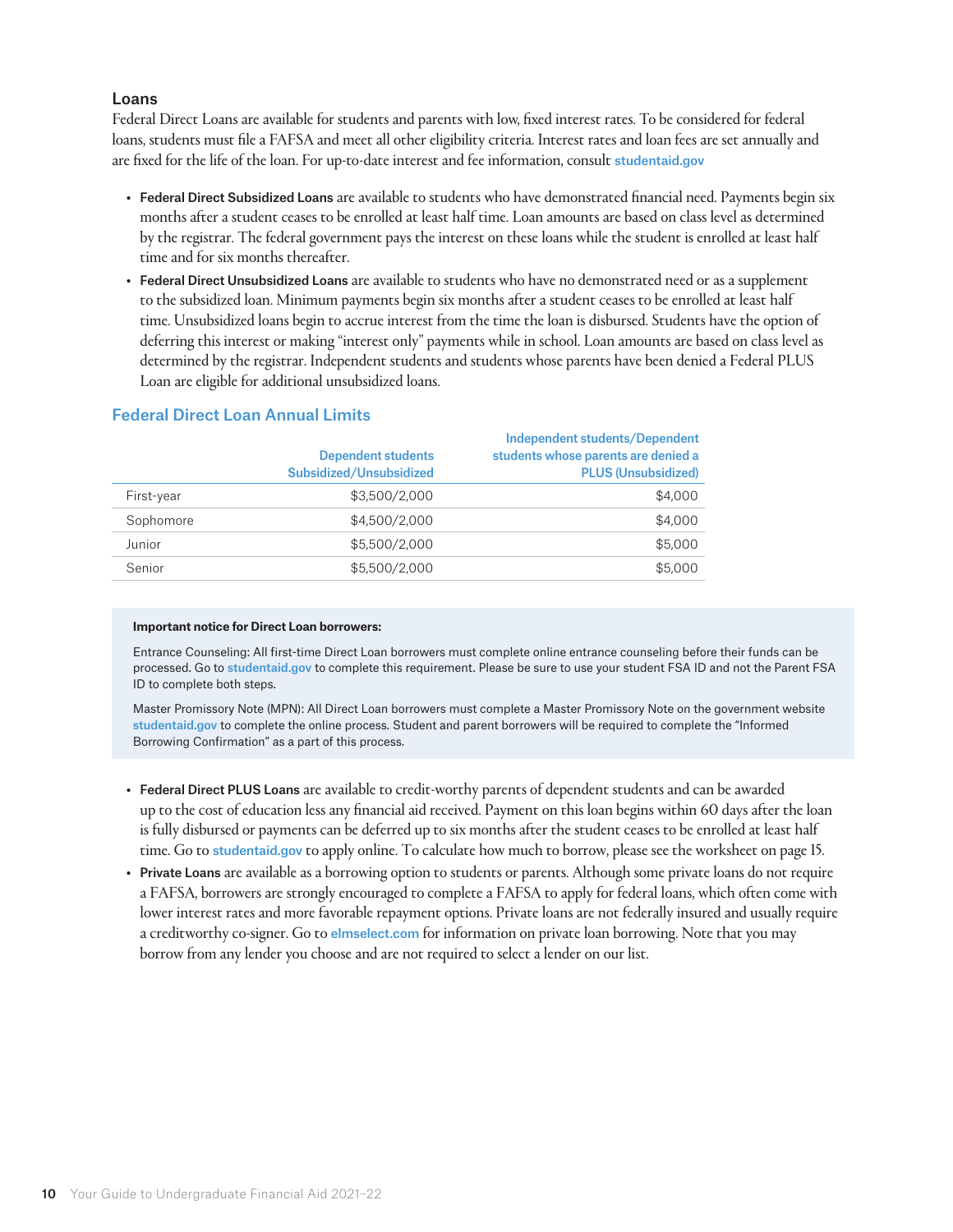# <span id="page-10-0"></span>Work-Study

Federal work-study is available to on-time applicants who demonstrate need and qualify based upon FAFSA results, on a fund-available basis. Jobs are available on and off campus and usually range up to 10 hours per week. Students are paid on a biweekly basis for hours worked.

Important Note—Please note that work-study offers are not applicable toward a student's bill.

A limited number of non-work-study jobs also are available on campus. Students are strongly encouraged to apply as early as possible to secure a work-study position. Job placement is NOT guaranteed. Students who are offered work-study or are interested in learning more about regular student employment can go to [qu.edu/work](http://www.QU.edu/work) after July 1 to view a listing of jobs.

# Payment Plan

As part of our continuing effort to provide affordable and convenient payment options, payment plans are available to help you meet your educational costs. These programs are available through Touchnet, specialists in education financing.

Payment plans are offered at no interest, and there is a \$75 non-refundable application fee to set up each semester plan. A five-payment option is available in the fall semester and again in the spring semester. If you enroll after the plan begins, you will need to make a proportional down payment and then begin your payments thereafter.

A link to Student Finance Self Service can be accessed at [qu.edu/bursar](http://qu.edu/bursar). Students can access this service to enroll in a payment plan or to grant their parents access to do so.

# How Much Will I Need to Pay?

The student's bill indicates all direct charges for the semester along with a credit for all accepted or pending financial aid. Students who applied on time and completed their paperwork prior to the generation of bills will see the exact amount due. Late or incomplete applicants may have to estimate to calculate the amount due for the semester.

To be considered in good standing, students must have their financial aid in order, along with any payment arrangements, prior to the due date of the bill. "Good standing" is defined as:

- Paid-in-full by the due date of the bill.
- Financial aid is "in transit" with an approved payment plan for any balance due.
- Loan paperwork "approved," signed and in transit.

Students with questions regarding their bills are encouraged to call the Office of the Bursar at 203-582-8650.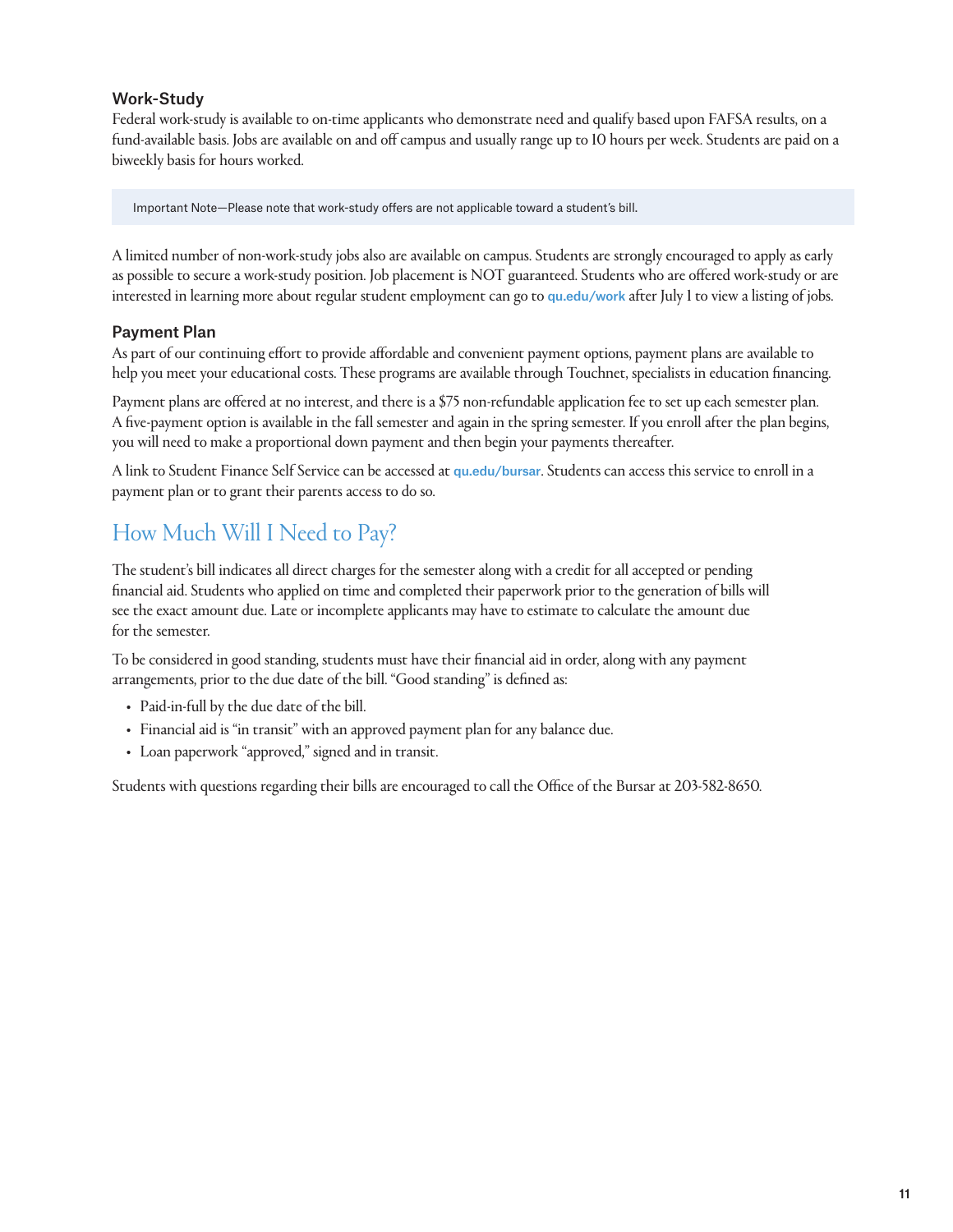# <span id="page-11-0"></span>Satisfactory Academic Progress

To maintain eligibility for financial aid, students must maintain the minimum qualitative (GPA) and quantitative (number of credits completed) standards of progress as stated in the Quinnipiac University Academic Catalog and Student Handbook.

Eligibility for financial aid is measured at the end of each spring semester. Continued financial aid eligibility is contingent upon students meeting the criteria set forth by the particular grant/scholarship/award they are receiving. Students who are on probation or have contingencies on receiving aid also will be monitored at the end of the fall or summer terms.

Students receiving "merit-based" aid must maintain a higher standard of progress, usually a 2.8–3.0 cumulative GPA or better, and full-time status, for scholarships to be renewed each year. Failure to maintain these standards can result in the loss of aid until these standards are met.

Academic deficiencies may be made up over the summer or may be appealed as per the university's academic appeals process. It is up to students to know and maintain the standards required for their grade level, their major or their respective scholarships to receive uninterrupted financial aid from year to year.

Important Note—Students who attend "less than full time" are not eligible for most grants and scholarships. A reduction in financial aid may occur as a result of a full-time student dropping below 12 credits.

# Special Circumstances

If you or your family has had a recent change in circumstances, such as the death of a parent or loss of employment that significantly reduces income, please contact the Office of Undergraduate Financial Aid. A counselor will discuss the details of your circumstances with you and assess whether or not these circumstances warrant further consideration. If we take additional family circumstances into consideration, you will be asked to provide documentation to support your financial changes and may be asked to complete a Request for Review Form for us to reassess your eligibility.

# Family Educational Rights and Privacy Act (FERPA)

Federal law prohibits our office from disclosing certain types of information to individuals other than the student. If you want us to release information to a non-custodial parent or other person who may be acting on your behalf, you may sign an information release form, which is available online at quedu/finaidforms or in the financial aid office.

# Deadlines and Fund Availability

Important Note—FAFSA application priority deadlines:

- **Early Decision First-Year Students:** December 1
- **First-Year and Transfer Students:** March 1
- **Returning Students:** April 1

Financial aid is offered on a "funds-available" basis and, although late applications are accepted, we cannot guarantee adequate funding after the prescribed filing deadlines. Late filers who are otherwise eligible may be placed on a wait list for funds if they become available.

It also is important to note that on-time filers may need to provide additional paperwork to receive an offer. We recommend that information be provided to our office as quickly as possible for fund availability to be ensured. If continued requests for missing information go unanswered, the total aid for which the student is qualified might not be available.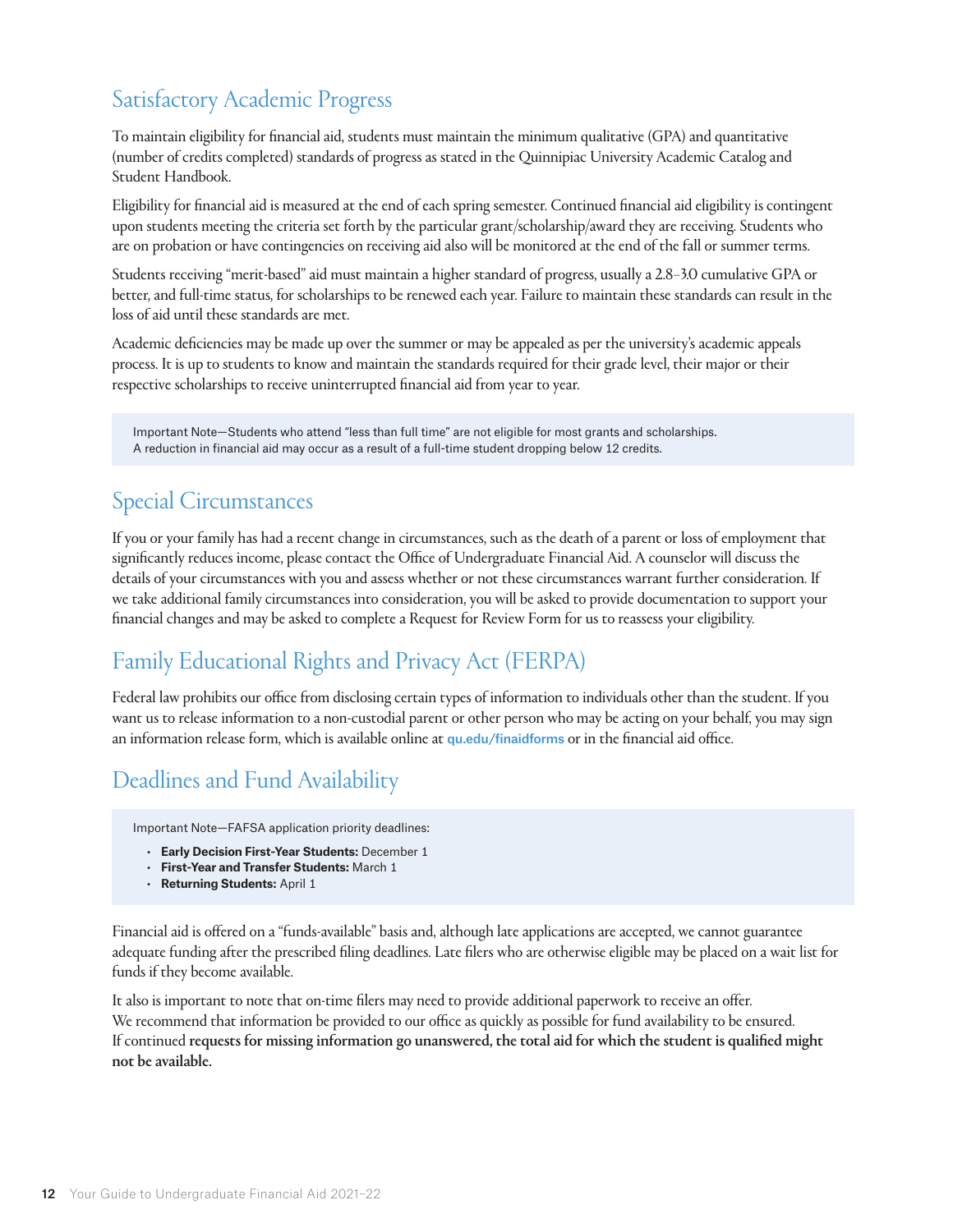# <span id="page-12-0"></span>Wait Lists

We are unable to guarantee funding for students who file late or whose financial aid file remains incomplete. Under either of these conditions, your financial aid offer may not contain all the funds for which you might have qualified. Federal work-study, Quinnipiac grants, federal and state grant funds are some of the more common programs that are limited in nature and eventually run out.

Eligible students who did not receive federal work-study or grant aid because of a missed filing deadline or fund unavailability may email the Office of Undergraduate Financial Aid and request to be placed on a wait list.

Students placed on a work-study wait list are considered in late September after all funds have been reconciled and are considered for funds in wait list order.

# Help Is Available

Financial aid assistance is absolutely free through the Quinnipiac University Office of Undergraduate Financial Aid. We are happy to help in assessing your financial aid options and opportunities and are well equipped to assist with any financial aid questions you have.

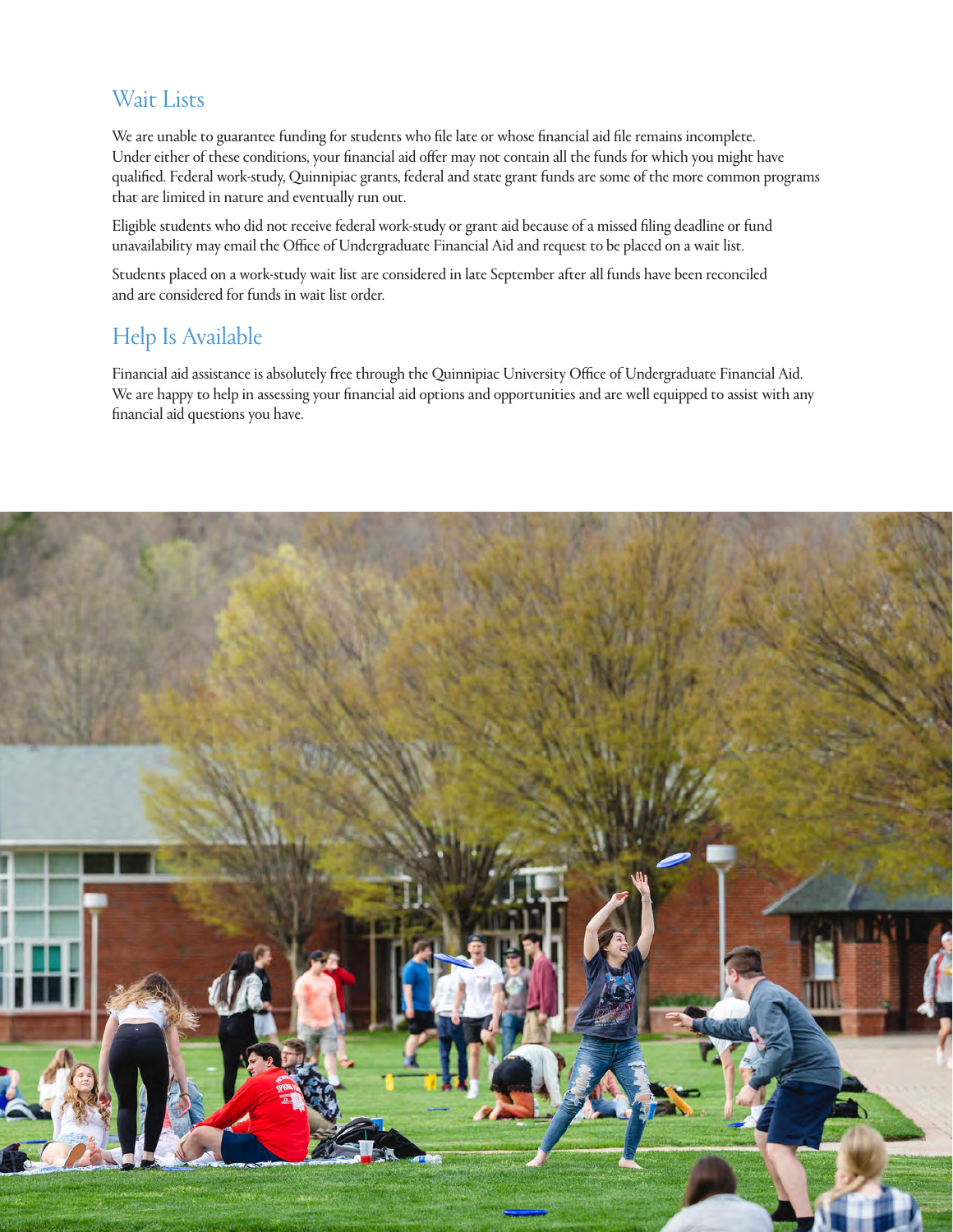# <span id="page-13-0"></span>Frequently Asked Questions

- Q/ Do I have to reapply for financial aid every year?
- A / Yes. Financial aid is not automatic, and a new application must be submitted each year. You can file anytime after Oct. 1. Our deadline to submit the FAFSA form is March 1 (first-year students and transfer students) and April 1 (returning students).
- Q/ My parent wants to borrow a PLUS loan. Do I need to complete a FAFSA?
- A / Yes. All PLUS loan borrowers must have a FAFSA on file.
- Q/ How do I determine how much money I can borrow in a PLUS loan or private loan?
- A / You may borrow up to the cost of attendance (COA) minus aid received. If your COA is larger than the amount of aid on your financial aid offer, then you can borrow the difference. Please see page 15 for the PLUS loan calculation worksheet.
- Q/ If I have already started a semester, may I still apply for financial aid?
- A / Yes. You may apply for financial aid once a semester has started. Keep in mind that all paperwork must be complete, your FAFSA results received by the university and your federal loans must be certified prior to the last date of enrollment for the academic period. Institutional funding is subject to availability.
- Q/ Do I have to accept the full amount of the loan offered on my financial aid offer?
- A / No. You may accept a portion of the loan offered and can make modifications online when you are accepting or declining your aid.

#### Q/ May I borrow additional funds for the cost of a computer, books or QU health insurance plan?

A / Yes. Students who need additional funds for the purchase of a computer, books or QU health insurance plan may request that their COA be increased to allow for additional borrowing. Quinnipiac does not offer grant aid for these purchases; however, any increase in loan funds will serve to repay you for these purchases. Laptop computers are required for incoming students; therefore, anyone needing additional loan funds should notify the financial aid office.

#### Q/ I would like to take 19 credits this semester. Can I receive additional financial aid for these costs?

- A / Students taking between 12 and 16 credits are charged a flat, full-time fee for the semester. Students are charged a per-credit rate for anything over 16 credits. Our financial aid policy does not allow institutional grants to be awarded for charges above those of a full-time student. However, if a student brings these extra charges to our attention, we can increase the COA and consider the applicant for additional parent or student loans to assist.
- Q/ The names of my grants changed but the dollar amount remained the same. Why?
- A / Sometimes the grant funds you received last year are no longer available. Our office will award grant dollars from another program including annual and endowed scholarships, to meet the grant percentage for which you are eligible.
- Q/ I know another family that makes exactly what we do, and they are getting more financial aid than we are. Why is that?
- A / No two students or families are exactly alike, and therefore, no two financial aid packages are exactly the same. Families often overlook some of the mitigating factors that impact a student's financial aid package such as merit, grade level, need, family size, number attending college, special circumstances, meeting deadlines, etc., all of which can factor into a student's award. For privacy and equity, we cannot compare your financial aid offer to that of another student.
- Q/ May I keep my financial aid if I am accepted into the study-abroad program for a semester?
- A / Yes. Your educational costs and financial aid package will be re-evaluated for the abroad semester. Generally, your aid will remain the same unless there are specific policies for a particular fund that prohibit the use of aid for these purposes.
- Q/ I have questions about my financial aid and don't know who to contact.
- A / Email us at [finaid@qu.edu](mailto:finaid%40qu.edu?subject=) or call us at 203-582-8750. We are here to help!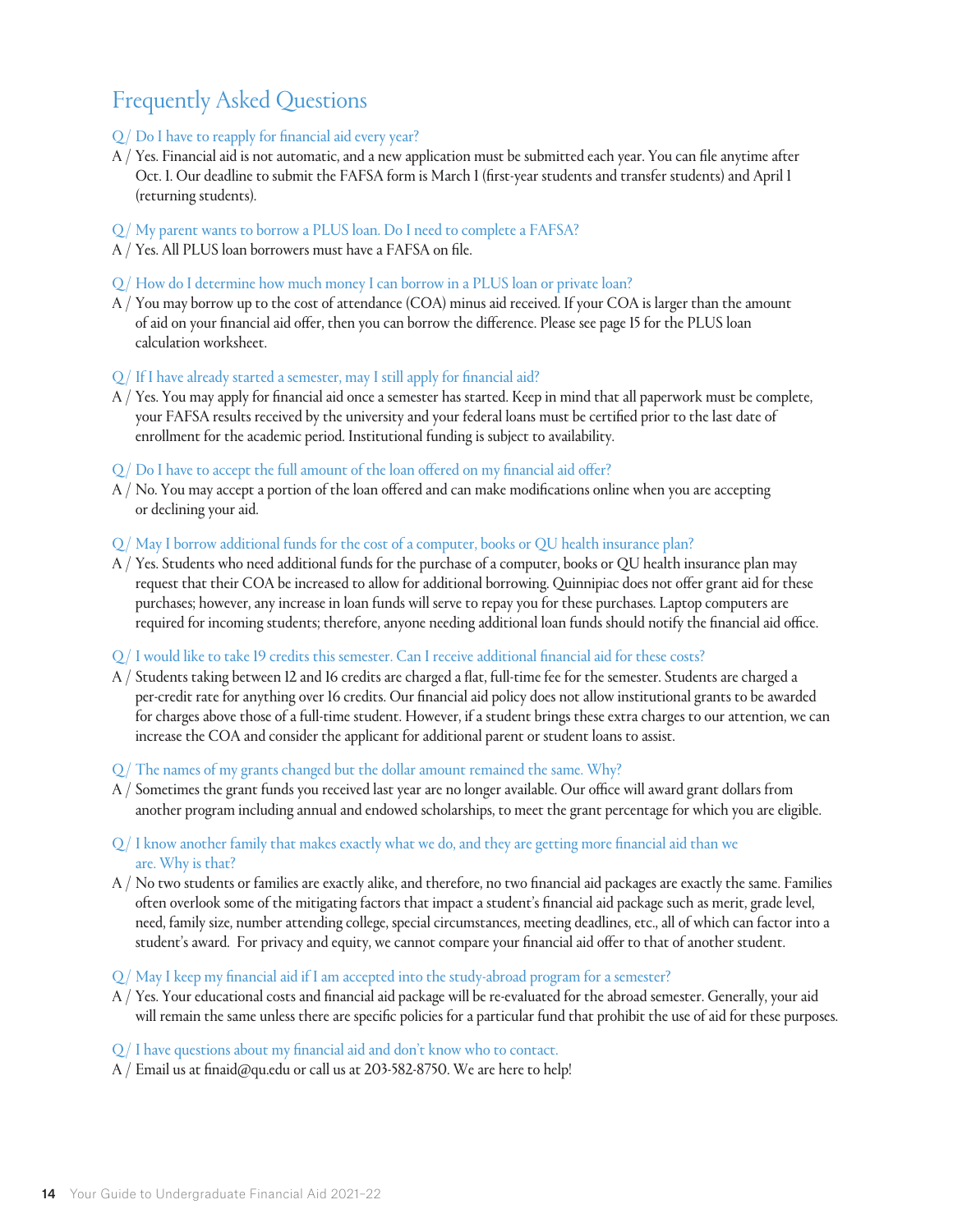# <span id="page-14-0"></span>Useful Websites

#### Quinnipiac University

[qu.edu](http://www.QU.edu) Your link to everything at Quinnipiac University

[qu.edu/finaid](http://www.QU.edu/finaid) Office of Undergraduate Financial Aid at Quinnipiac University

# Entrance/Exit Counseling and MPN

[studentaid.gov](http://studentaid.gov)

To complete your entrance or exit counseling or master promissory note requirement online

#### Electronic Filing

[fafsa.gov](http://www.fafsa.gov) or [studentaid.gov](http://studentaid.gov) To complete your FAFSA electronically

#### [fsaid.ed.gov](http://fsaid.ed.gov)

To apply for your FSA ID, which is your electronic code for FAFSA on the Web

#### Scholarship Searches

[finaid.org/scholarships](http://www.finaid.org/scholarships) A comprehensive website for outside scholarship search

#### [fastweb.com](http://www.fastweb.com)

FASTWEB, the nation's largest FREE scholarship search engine

[scholarshipamerica.org](http://scholarshipamerica.org) An online scholarship search engine

#### Ombudsman

The SFA Ombudsman works with student loan borrowers to informally resolve loan disputes and problems. This individual helps borrowers having problems with the Stafford, PLUS, Direct and Perkins Loans and can be reached at 877-557-2575.

# Financial Aid Websites

[ed.gov](http://www.ed.gov) U.S. Department of Education

#### [finaid.org](http://www.finaid.org)

The most comprehensive annotated collection of information about student financial aid on the web. This site contains information on scholarships, scams and has an EFC calculator.

#### [qu.edu/npc](http://www.QU.edu/npc)

Calculate an estimated financial aid award— new firstyear students only

[nasfaa.org](http://www.nasfaa.org) National Association of Student Financial Aid Administrators

[elmselect.com](http://www.elmselect.com) Complete listing of private educational loans

[studentaid.gov](http://studentaid.gov) Federal borrowing history

# Plus Loan Worksheet

The worksheet below will be helpful in calculating the amount you'll need to borrow for the academic year.

|     | Direct Costs – Fall and Spring Semester  |                                    |
|-----|------------------------------------------|------------------------------------|
|     | Tuition and Fees                         | $\mathcal{S}$                      |
|     | Room and Board                           | \$                                 |
|     |                                          | Total Annual Direct Costs          |
| r   | Financial Aid - Fall and Spring Semester |                                    |
|     | Less Grants and Scholarships             | S.                                 |
|     | Less Student Loans                       |                                    |
|     |                                          | (write in the net amount of loans) |
|     |                                          | Total Net Financial Aid _________  |
| e   |                                          |                                    |
|     | Total Costs - Net Aid =                  |                                    |
|     |                                          | (Net PLUS Loan)                    |
| ies | $\div$ 95772 =                           |                                    |
|     | Net PLUS Loan                            | (Total Gross PLUS Loan)            |
|     |                                          |                                    |

*\* The Direct Loan Program will deduct 4.228 percent in fees from all PLUS loan proceeds, so you will need to borrow a slightly higher amount to secure the amount needed to pay your balance.*

Example: Simply take your "Net PLUS Loan" figure and divide it by .95772 to arrive at the total gross loan amount needed to cover your balance. For example, if you arrived at a "Net PLUS Loan" value of \$10,000, the total amount you will need to borrow on a PLUS Loan would be \$10,442 (Net PLUS Loan =  $$10,000 \div .95772$ ). Once the bank deducts the 4.228 percent fee on your \$10,442 loan (approximately \$442), you will receive two disbursements totaling \$10,000.